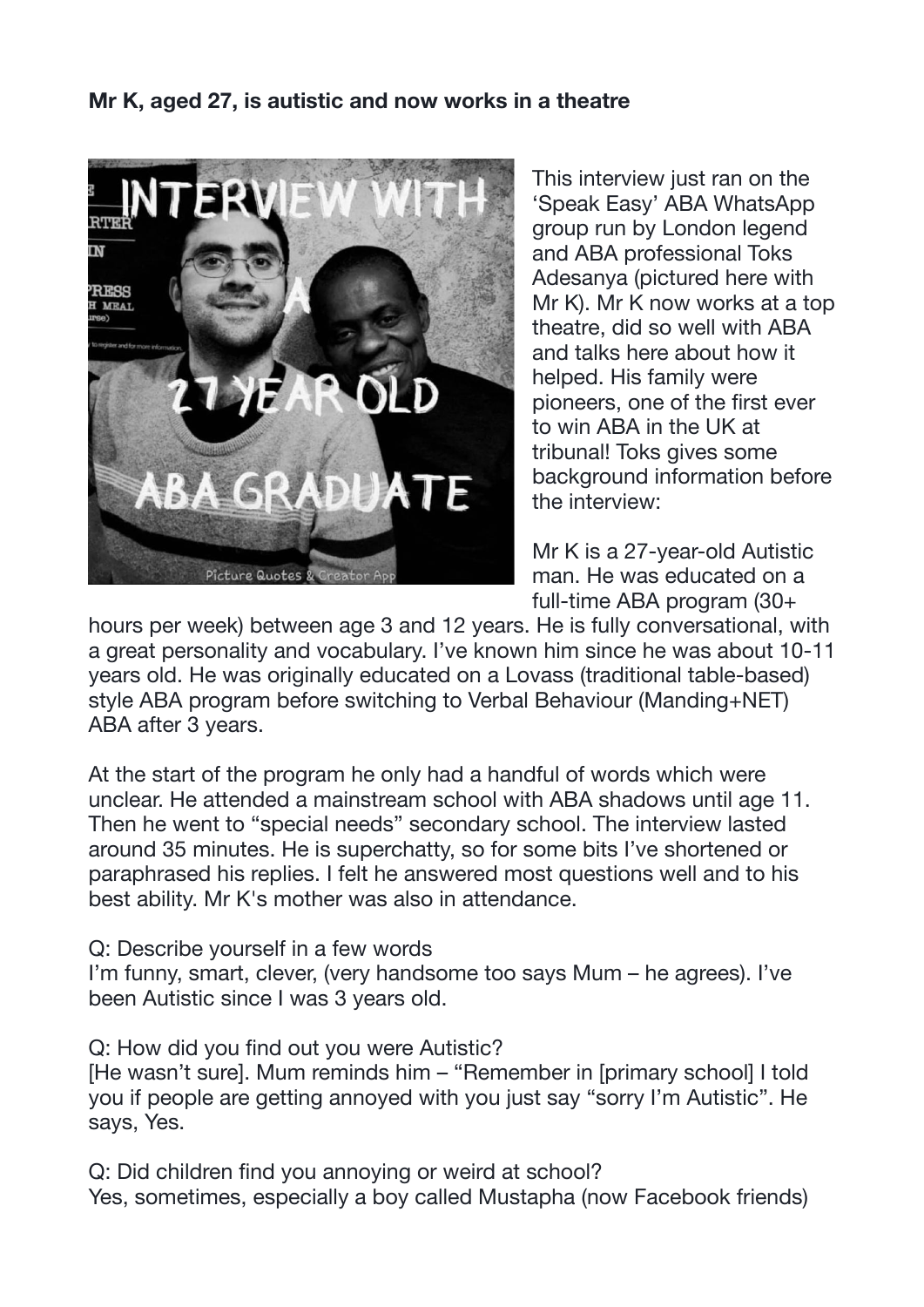Q: Why?

Coz I would repeat things a lot and wind him up sometimes.

Q: Tell me some good things and not so good things about being Autistic? My vocabulary is good, I have a great memory. I know what's wrong and what is right.

However, I'm not very good with money - knowing how much change to give etc.

When I was younger I found times tables hard.

Q: Can you remember being on an ABA program? Yes, it started when I was 3. My first tutor was Anita (Irish girl she was very tall).

Q: Can you remember any of the programs you did? He couldn't, but remembers the phrase "put with same" (we all laugh)

Q: Why do you think your parents put you on an ABA program? To help my speech and my learning, to understand things better, to speak properly.

Q: What can you remember about the ABA sessions?

(Like I said, he couldn't remember specific programs, but remembered all tutors by name. Remembered Steve Mcqueen teaching him to ride his bike, rollerskating and playing video games.

Q: What were your ABA tutors like?

They were nice. He names them all, even the strict one. He remembers being shadowed at school.

Q: What was school like?

It was good. Some teachers were firm, some were nice.

Q: What things did you get told off for?

I laughed sometimes when people were getting told off. I once got in trouble for turning on the fire alarm.

Q: Were the kids nice to you? Did anyone call you weird? School was good… I had friends and I got on with most kids except a boy called Mustapha who I seemed to annoy. I can't remember being called names. It helped having shadows so he wasn't bullied says Mum  $\mathcal{O}_k$ 

Q: What was the most important thing ABA did for you?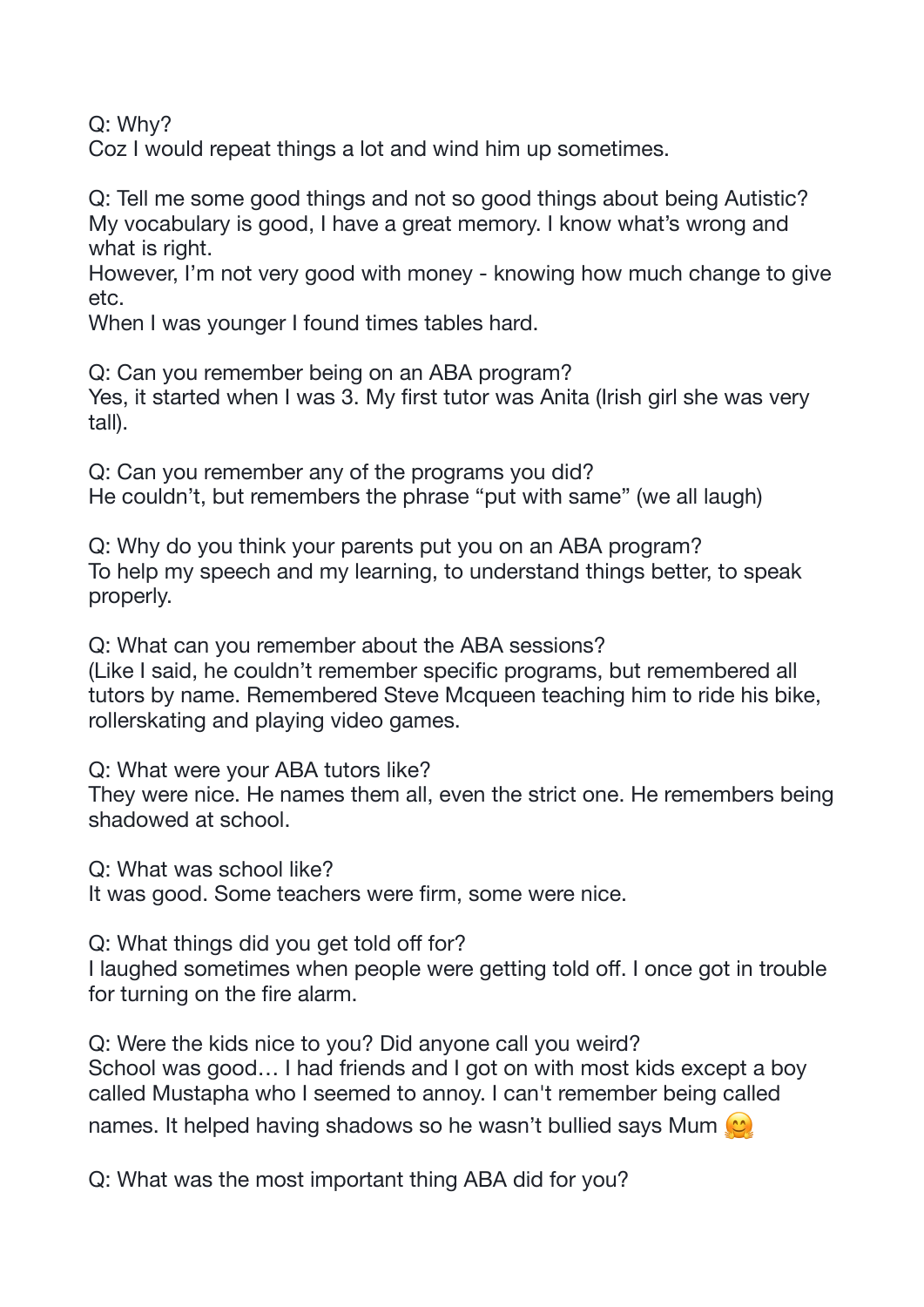ABA helped me to learn, to repeat things to get better and to speak really well.

Q: Did anyone say ABA was bad? No

Q: Why didn't your brother have ABA?

Coz hes not Autistic and didn't need it. Goes on to explain he wasn't as academic as his brother so couldn't go to university which made him a bit jealous.

Q: What things have you found hard?

Starting conversations used to be hard (I tell him I agree, especially when I first knew him, but now he's an expert – we laugh).

Q: What does stimming mean?

Didn't know so me and Mum explain.

He admits to talking to himself sometimes and in the past repeating questions even when he knows the answer.

Q: Are you glad you had ABA and should other parents do it for their ASD children?

Yes it will help children to speak and learn – they must repeat.

Q: How was mainstream different from special school? It was easier at special school and I didn't have school shadows (mum didn't

think he improved much academically once ABA was dropped, but he could write and read well.

Q: Who was your first ever friend? Enrico (also his tutor).

Q: Who were your first friends at school? He names a few children.

Q: Who are the best people at coping with your autism? My mum and the ABA tutors. Dad is not so patient.

Q: Are all Autistic people the same?

No, we all have different abiltiies. Felix is Aspergers - he's great at maths, but he's not as humourous as me.

Q: What do you do now?